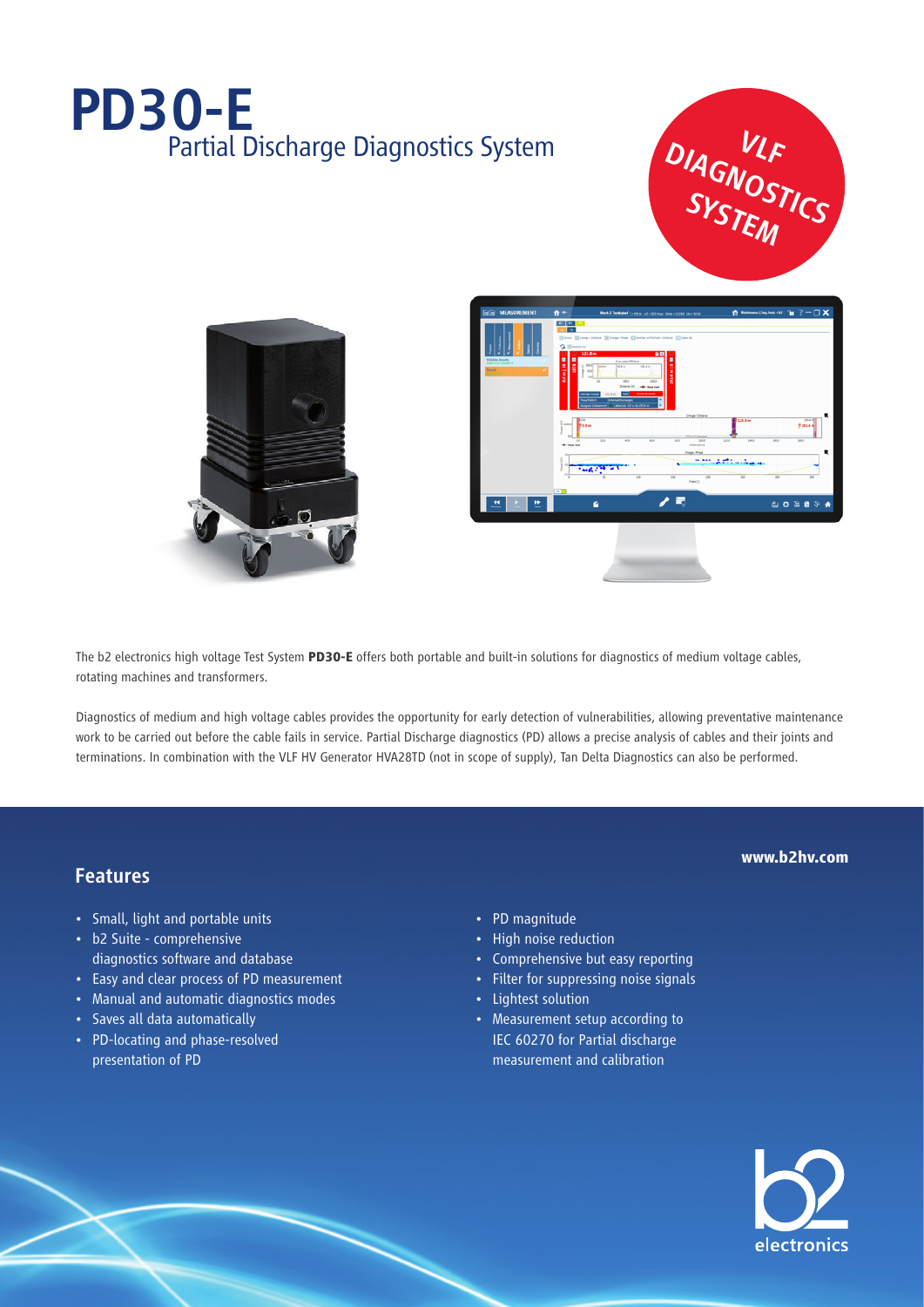## PD30-E Partial Discharge Diagnostics System

The only IEEE 400.2-2013 described VLF voltage shape (sinus) for PD

- PD mapping precise localization of partial discharge
- PD phase resolution (PD pattern) to categorize type of fault
- Inception and extinction voltage
- Load-independent frequency

b2 electronics diagnostics system PD30E (combined with VLF generator<sup>1</sup>) provides a pure sinusoidal output voltage with stable frequencies. This is a pre-condition of direct comparison of PD and TD diagnostics results across cables of different lengths. The characteristics at ever-changing frequencies and varying output voltage waveforms provide no basis for reliable comparisons. Pure sinusoidal output voltage is recommended by standards (such as IEEE400.2-2013) and therefore clear guidelines and test procedures are provided.

The comprehensive control and diagnostics software b2 Suite makes the process of diagnostics easy as never before, guiding the operator step by step through the entire process. The b2 Suite Data Base allows your data to be processed, stored and made available for future reference in just a few clicks.

<sup>1</sup> VLF (0.1 Hz) high voltage generator (required) with integrated Tan Delta Diagnostics (option) is not in scope of delivery.



### Compact, lightweight and portable solutions

From small portable units for on-site use (e.g. off-shore) to built-in solutions for "test van" versions.



#### Automatic Mode

In addition to the manual, incremental, and self-explanatory menu, the system also offers an automatic measurement mode.



#### b2 Suite software

b2 Suite provides a comprehensive "all-in-one" software solution for testing, diagnosis and management with a comprehensive database.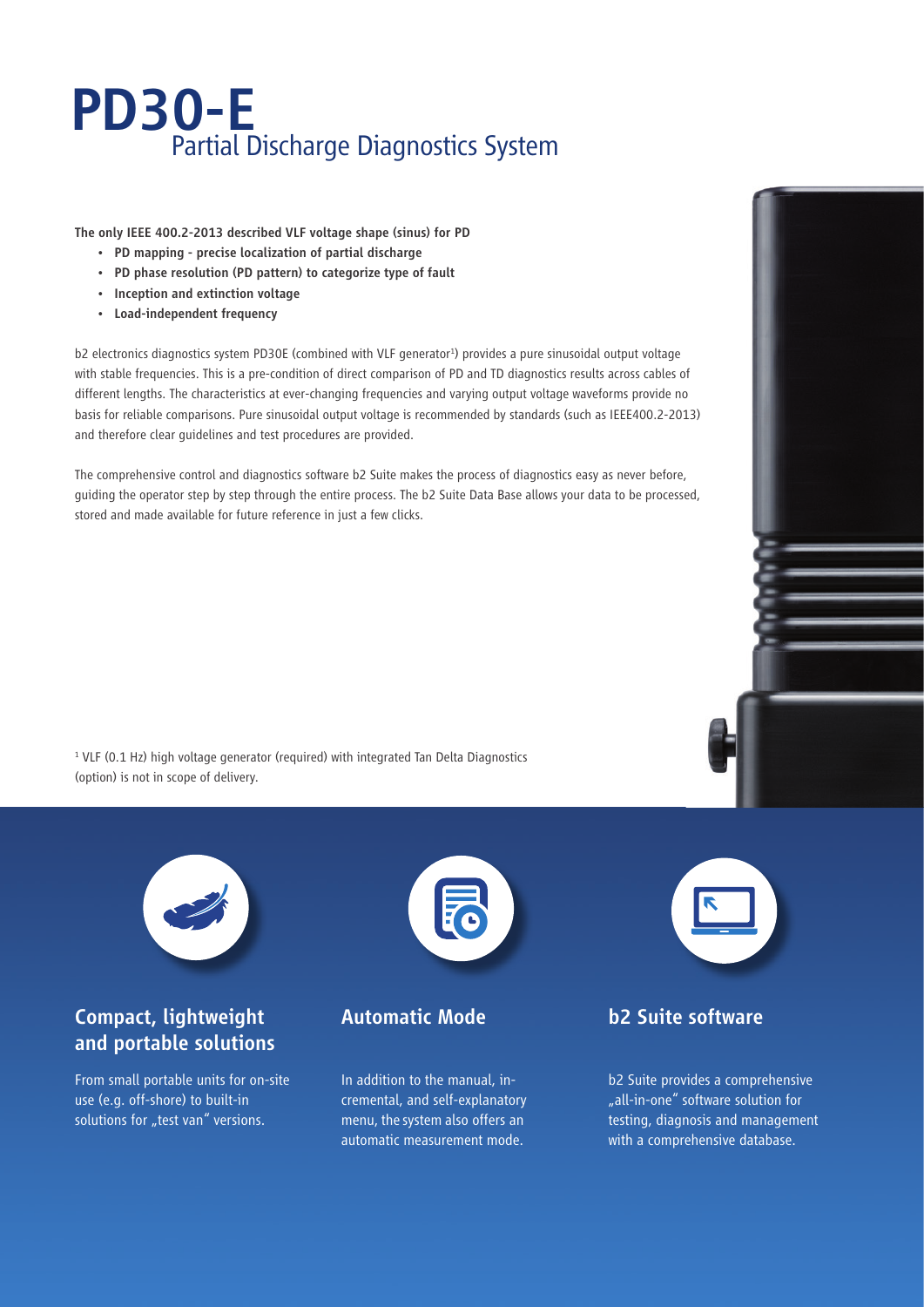# b2 Suite Diagnostics and Data Base Software

- Automatic or manual modes for testing and PD diagnostics
- Guided Diagnostics Process **leads the operator through diagnostics step by step**
- Automatic & manual gain and trigger setting
- Comprehensive Data Base
- Sets or recommends measuring parameters
- Reporting by a mouse-click
- Recommended by Standards (CENELEC & IEEE), with guidance for interpretation in literature
- Precise location of PD events on cable insulation, terminations and joints
- Algorithms for PD detection
- Analog and digital frequency filters



- Phase-resolved presentation (pattern) of PD
- Measurement in as little as 15 min incl. reporting
- Presentation of PD events over total cable length
- PD mapping
- Direct Mapping of cable trace in OpenStreetMap®
- Display of parasitic frequencies (bandpass and bandstop for parasitic frequencies)

#### Algorithms for detection of PD activities

The b2 Suite distinguishes between valid and invalid PD signals, and then separates them. This facilitates easy interpretation of results for the user.



Database

Comprehensive b2 Suite database enables easy analysis and evaluation of the PD measurement. A fast search function for archived measurements and easy reproducibility of a measurement are among the key features.



## Reporting

Reporting by a mouse click – simple or comprehensive. Individual design for reporting and easy integration of data and files.